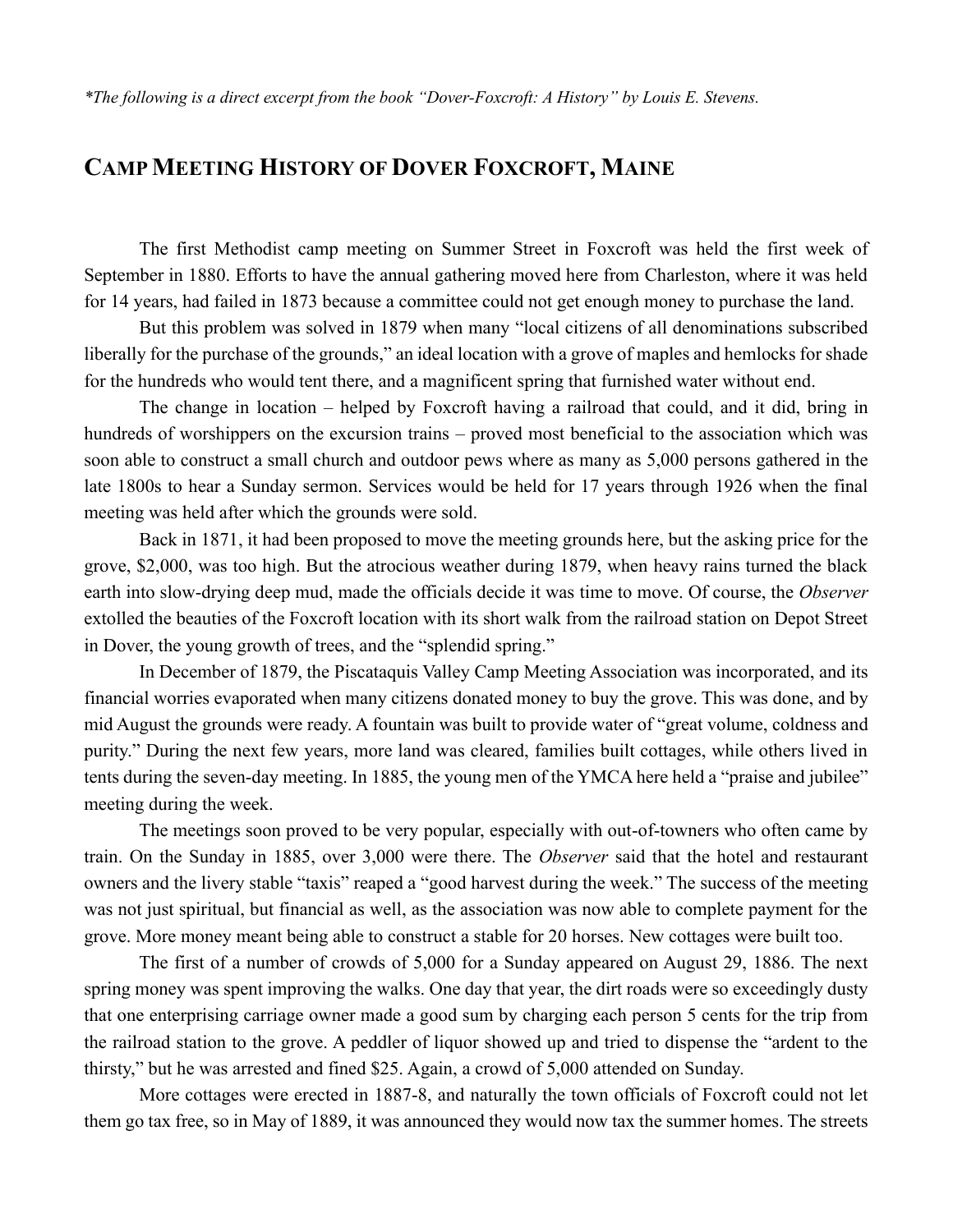and lighting were improved, and further repairs made, so no wonder the paper said, "The grounds never looked more beautiful." It printed a list of 275 families living there in their tents and cottages where the "most excellent order is always maintained" so that those "who visit it once are always anxious to come again."

After the meeting – always so beneficial financially to the merchants in town – the association reported 80 conversions made during the week, and since there was now \$1,200 in the treasury, it was voted to build a new chapel (many years later to become the Crystal Ball Room dance hall) seating nearly 1,200. A crew of 25 men and 15 horses with dump cars from eight area towns were on the grounds in late September to remove 21 unneeded trees and stumps.

The new chapel was erected in 1890 and was given a new coat of paint in 1891 when 20 clergymen conducted the week-long services attended by nearly 4,000 on the last Sunday. The *Observer* gave this fine report of the grounds after the meeting:

> "Monday morning began the exodus from the grounds ...All was now bustle, nose, and confusion as in breaking the encampment of an army. Voices of teamsters echoed among the forest trees which so lately resounded with the language of the prayer and praise and the melody of sacred song. Tents were quickly stripped of their white covers and their frail supports left to the mercy of elements. By noon the place so full of life a few brief hours before, stood like a deserted village."

Lift windows to aid in ventilation were put in the chapel the next year when the usual large crowds attended, including two young men in a buggy parked near the grounds. The sheriff thought they looked suspicious and might be dispensing liquor, so he tried to stop them on the road to Sebec. He finally grabbed the reins of the horse, but the two men escaped. Just as he suspected, there were two gallons of cheap whiskey in the buggy.

The Epworth League of Dexter (named for the place in England where the founder of Methodism, John Wesley, was born) in the summer of 1893 had Epworth Hall constructed for \$700. It was two stories, 24' x 45', with an 18-foot extension for cooking, and a large room on the bottom floor could be used for meetings.

In December, the courts ruled the association could be taxed by Foxcroft for land and cottages despite being a religious concern as the area was used for purposes other than religion, so would not be exempt from taxes. The association was forced now to charge admission in 1894 with a season ticket costing 20 cents, a day ticket 10 cents, and a single service 5 cents. There was also an existing debt of \$900 on the property as the receipts for several years had failed to meet expenses. No pay had gone to those who maintained the grove.

The years from 1894 through 1903 were the greatest decade in the 47-year history of the camp meeting. Crowds of thousands – many of them arriving on special excursion trains from Greenville, Bangor, Newport, and Houlton – filled the grove for the Sunday services, with hundreds living in cottages and tents during the week; new streets were laid out to accommodate the crowds; the chapel was painted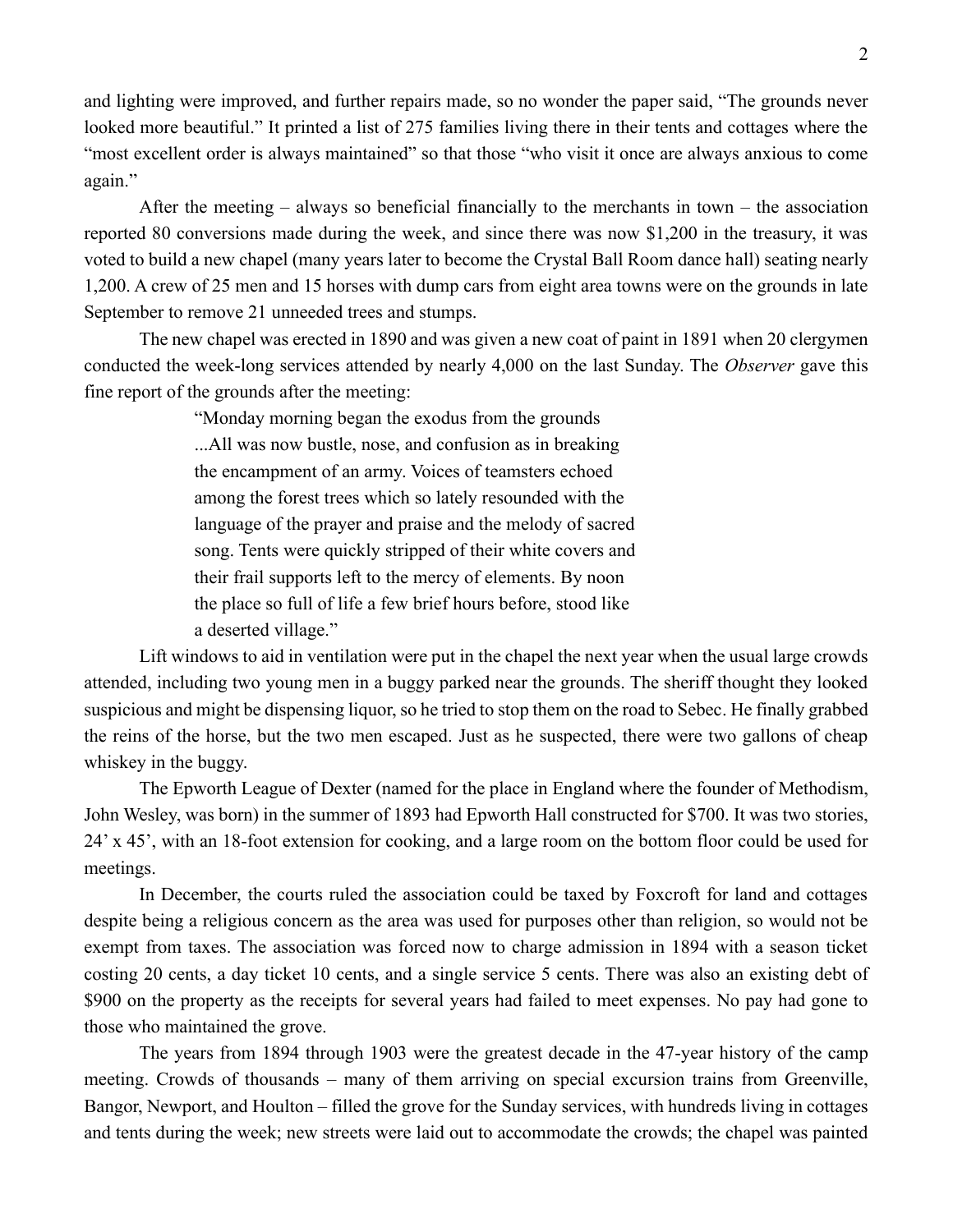and fences erected; extra stabling areas for horses were built; the town put down a sidewalk leading to the grounds (maybe with some of the tax money?); and new cottages were put up. Finally, in 1901, "one of the most beautiful and best equipped camps in the state was wholly out of debt."

By midweek of 1894, there were 1,000 in cottages and tents ready for the three services each day at 10, 2, and 7, and on Sunday, the grounds "resounded with the songs of prayer and praise as the grove was filled with an outpouring of people that filled the streets with no less than 4,000 on the grounds in the afternoon, yet quiet and the best of order prevailed."

The popularity of the Sunday preaching continued in 1895 with 4,000 filling the seats before the altar platform. Some 4,000 new seats with backs were set in place and painted in 1896 to make the outdoor services more enjoyable as more than half of the old seats lacked backs. About 6,000 attended on Sunday (700 arrived by train) when it was difficult to park all the horses and wagons. An awning stretching over the speaker's stand on the tabernacle steps protected some from the sun. The grove contained such a large number the superintendent of the grounds had to light 74 lamps each night.

It was more of the same in 1897 when the railroads offered half-fare rates all week. On Sunday, all 4,000 seats were taken with nearly 1,000 more standing for the two services. All the restaurants and hotels in town were filled with. The *Observer* said, "The woods around the grounds were filled with horses on Sunday and at noon many families were perched on their wagons eating their dinners from shoe boxes." A new street was added in 1898 for the meeting, which was now held in mid August. Ideal weather meant another crowd of 6,000 on Sunday, with hundreds again coming by train.

The huge crowds had meant extra money, which was used to build a wooden fence (2,140 feet long with 4,200 pickets) around the grounds; new walks were laid out; the chapel painted; and more lights added to the grove. By mid-August, the 130 cottages and tents were filled, and on Sunday another 4,000 jammed the grove to make the meeting the "most successful ever." The B&A railroad had three excursion trains on Sunday in 1900, and they brought about 1,000 of the 5,000 there. A clear and fair Sunday in 1901 attracted 4,000.

It is most understandable why so many came to these meetings: There could be no more attractive seating for a church service than under the huge shade trees; Seeing old friends maybe just this once a year; For the excursionists a nice trip on the train; Great preaching and music from 5,000 voices; and excellent weather always prevailed.

To provide more room for horses and wagons in 1902, three acres of trees were cut from a grove, now the location of Free Street, opposite the entrance. The residence owned by the Indian family was moved about 40 feet to the west and a stone foundation put under it.

Large crowds all week heard 25 Methodist ministers preach. The largest crowd on a Sunday ever – over 6,000 with many coming by teams from the rural area and others on the heavily loaded trains from all directions – meant extra money in the treasury, so after the meeting the auditorium seats were painted and several hundred feet of new fence were put up. Sure, it must have seemed that such prosperity would continue forever – as it would do at Etna.

But the association then made the fatal mistake of ending the meeting on Saturday night for 1904 and 1905, which meant the loss of those great Sunday crowds which never returned when Sunday services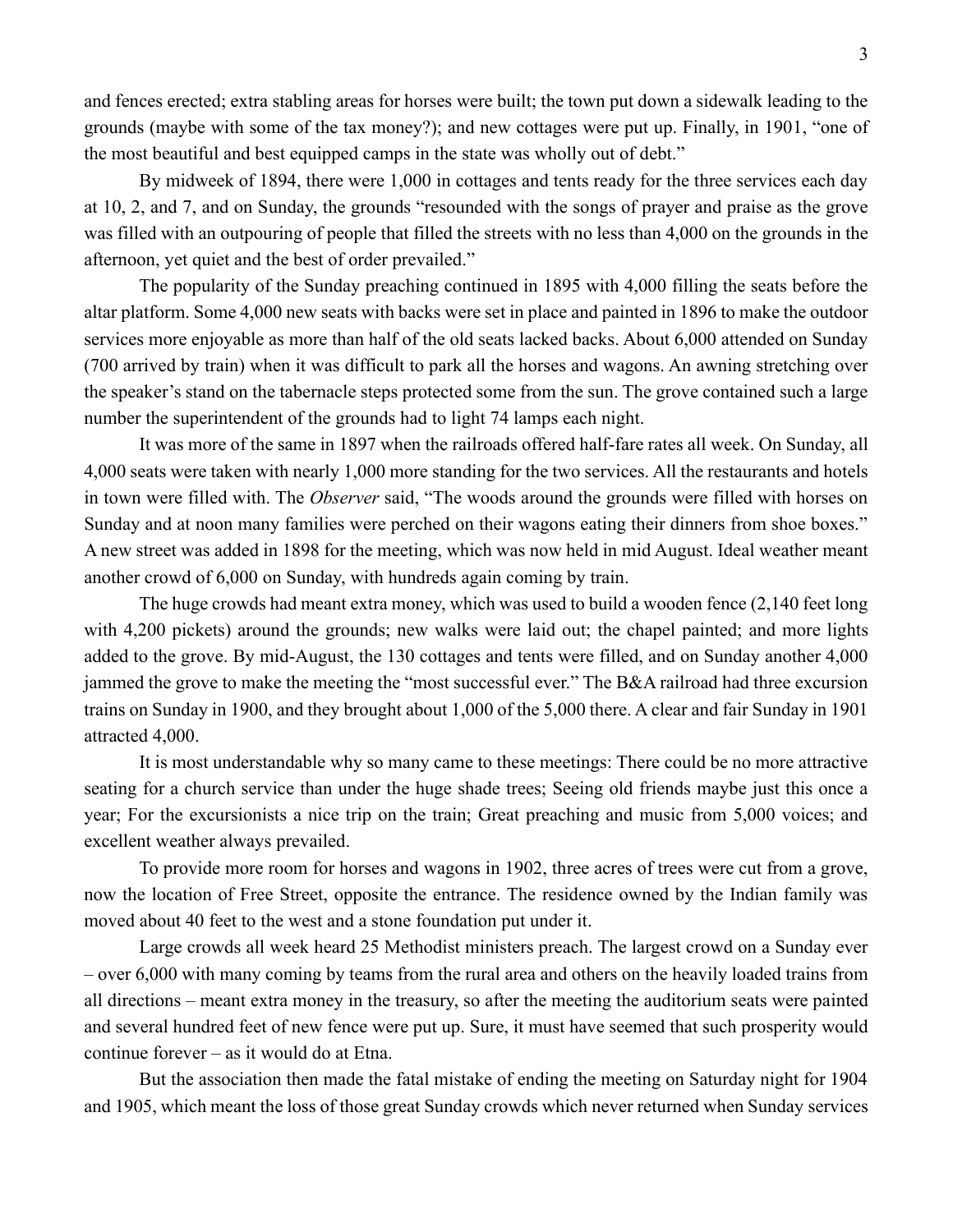resume in 1906, through crowds of 3,000 would become usual again until the outbreak of World War I. The one exceptional year was 1909 when the *Observer* said,

> "One of the largest crowds in recent years came in on the camp meeting excursions which were run by the Bangor & Aroostook to these towns Sunday. The Houlton train comprised 13 coaches and contained 1,110 excursionists while the Bangor and Greenville trains each had five cars and about 600 passengers. A great many came in teams and automobiles [note: the first time cars are mentioned] and the crowd was estimated upwards of 5,000. Restaurants and grocery stores were taxed to the utmost in supplying eatables. Even the balloon and cane men came in with the crowd and found ready sale for their wares. In spite of the large number of people everything was orderly and no disturbances were reported."

At the 34th annual meeting in 1913, a large number of WCTU members were on hand to honor Lillian Steves of Dover who was both state and national president of the Union. In 1914, \$700 was spent for a new platform at the tabernacle, lights were added, and rocks and roots taken away. But the Sunday crowds were nearer 2,000 now, and the camp meeting received less and less space in the paper each year.

The meetings continued during World War I (in 1916 there was a record attendance for the week) and the next two years, but the association faced a problem in 1921 when the State Board of Health condemned the grounds because some 15-20 families were now living there year round. When the campground was established, it was ruled that the cottages were only to be used at meeting time, but permission had been given to some to remain. All this led to very poor, unsanitary conditions (dampness, no toilet facilities, and no drainage) and this led to the heath ruling. The president of the association promised a quick cleaning up and the cottages vacated as fast as possible. The *Observer* commented, "Wonder has been expressed a great many times that an epidemic disease has not started there and the contemplate improvement will meet with general approval."

But it was four years later in September of 1925 that the trustees and members of the Piscataquis Camp Meeting Association voted to completely close the grounds to occupancy after May 1, 1926. The *Observer* said,

> "Conditions on the grounds at the last meeting in August were so distasteful [note: much can be read into that word!] that a strong sentiment arose to sell the property. There was much discussion both for and against selling and it was finally voted not to sell but to close the grounds to occupancy as stated.

This was done and the meeting was held in 1926 – evidently with incident. In January of 1926, there was a short new item saying that Forrest and Gladys Farris were married –a wedding that would have, in a few years, a great effect upon the future of the tabernacle and the grounds.

Many factors – such as the unsanitary conditions at the grove, the problem with state health officials, the steady decline in attendance and possibly religion as well, no more excursion trains due to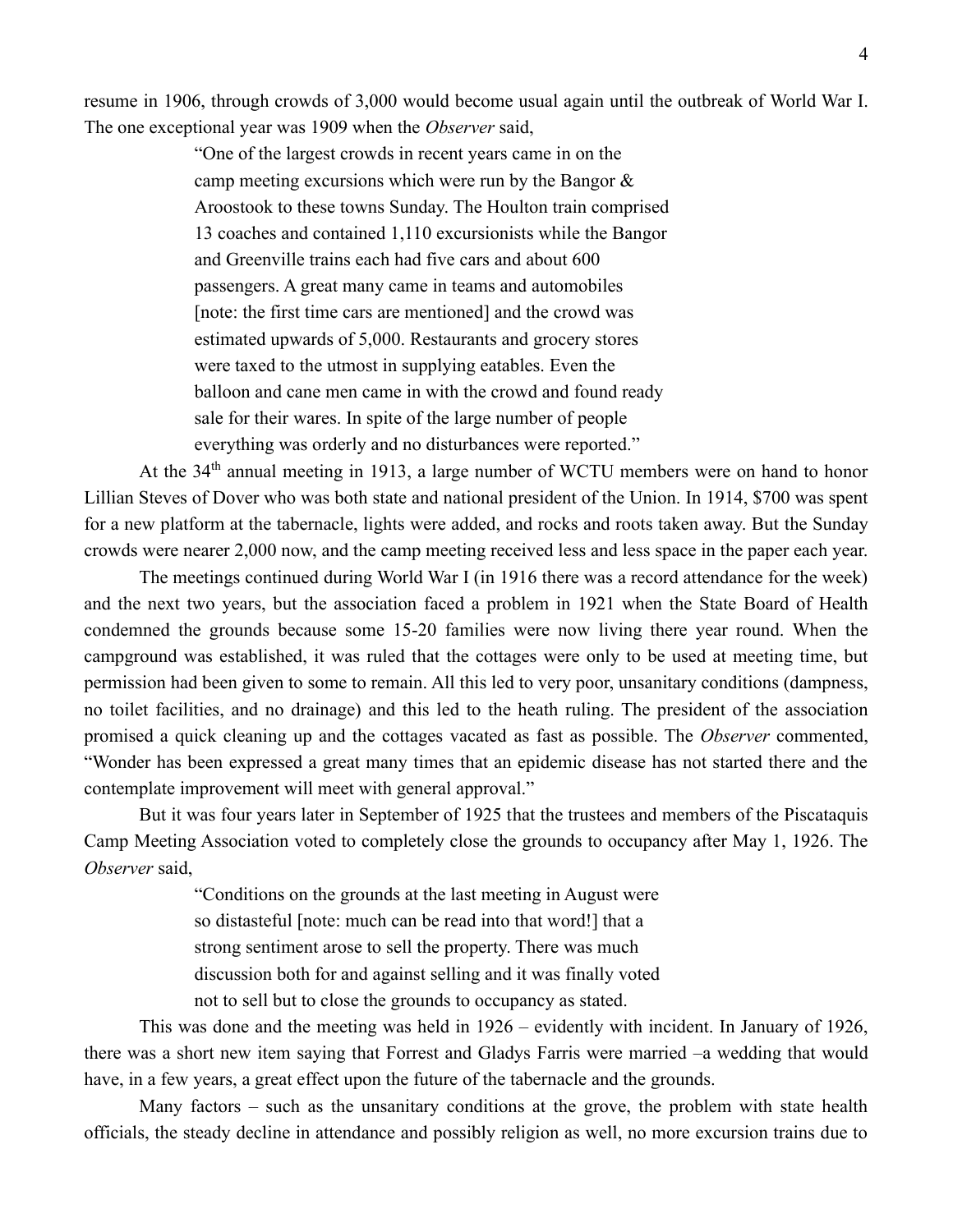the poor economic times for the railroads, and the great increase in automobiles that made it easier for folks to travel – all helped to force the association to meet October 10, 1927, to consider "a proposition to sell all the physical properties, the same being all its real estate and cottages and tabernacle to Fred Farris or any other party." Farris was the buyer, and he said he would convert the cottages into overnight camps as the traffic on Summer Street would increase greatly as the State Highway Commission had recently ruled that the new road to Milo would go out Summer and over the hills rather than follow the river road. The Epworth building was moved nearer the street and made into a home for Mr. Farris and his family. It was also for many years the home and a store operated for Forrest and Gladys.

So, for a few summers, the grove, which once had been filled with the sound of thousands of voices singing *Rock of Ages* and *Nearer My God to Thee*, was silent, but inside the tabernacle could be heard the sounds of construction as the church was being converted into a dance pavilion. A hardwood floor was laid, a stage built for the orchestra, and the inside remodeled and decorated.

But the biggest feature was a gigantic crystal ball, the decoration that gave the pavilion it's unique name. The huge ball, hanging from the center of the room, was covered with small mirrors, and was made to turn by a motor. In the four corners of the room were different colored lights, and when the lights struck the thousands of reflectors, the room was filled with gently floating dots of color as if packages of confetti had been released.

The grand opening of the "Crystal Ball Room" was held Friday night, May 17,1929, when folks were invited in the newspaper to "Come and dance under the crystal ball," with admission being "gents 75 cents and ladies 35 cents." A large crowd attended and were much "delighted with the ball which is a great novelty."

It would remain so for many years until the days of TV, and so, like many other dance halls, had to close its doors. The last dances were held about 1953.

And the rest of the grove? Many of the cottages would be winterized for all-year living, and a soft drink company used the great spring for its water. But over the years, the cottage succumbed to time, the fence and pews were removed, the bottling company ceased operations, and church-turned-pavilion became weather-beaten and dilapidated. And the nickname of "campground" for that area would be used less and less by folks who remembered the great church days, the dance hall, or who once lived in the neighborhood.

Still, on a warm September afternoon in the silence of the grove, it is easy to hear 5,000 worshippers lifting their voices to sing a closing hymn under the canopy of the elms and hemlocks above them, and on a moonlight night in July, it's still possible to hear a waltz or fox trot being played for the hundreds of dancers beneath that crystal ball which fortunately was saved and is now swirling again in the reception building at the fairgrounds, only a short polka from its original home at an area of town still known by some as the "campground."